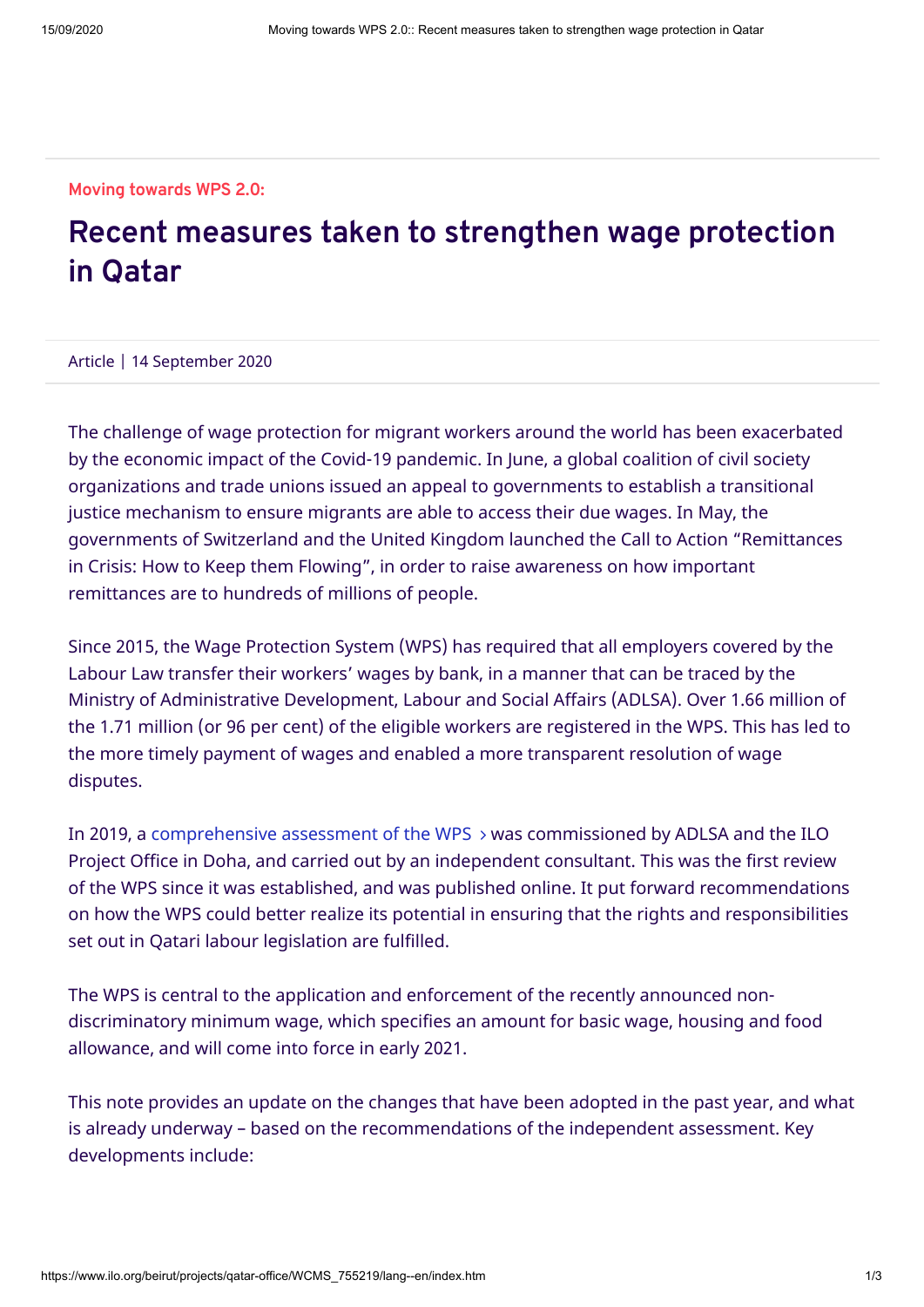- 1. The WPS Unit is now able to detect additional violations, including payment under the minimum wage. The Salary Information File that employers submit on a monthly basis with information on each worker's wages is being amended to collect additional details. By adding specific fields on the food allowance, housing allowance and overtime (rather than a single field for "additional income"), there will be more clarity and transparency on how workers' wages are calculated. This will take on additional importance once the minimum wage comes into force, as there will be a minimum monetary value mandated for food and accommodation allowances respectively.
- 2. Electronic contracts are increasingly prevalent in the country, and can be accessed by the WPS Unit. E-contracts are not only signed in the Qatar Visa Centres in countries of origin, but are now also signed when renewing residency permits in Qatar. The e-contract includes fields for wages, the food allowance and the housing allowance.
- 3. The WPS Unit has been swifter in imposing blocks on companies for violations, preventing them from receiving ADLSA services. In January 2020, the WPS Unit imposed blocks on 588 companies. Later in the year, as the impact of the lockdown and Covid-19 restrictions took hold, more companies were found to be in violation of the WPS, and in June 8,756 companies were blocked.
- 4. Violations are also increasingly referred to the police for action, and communication with the Ministry of Interior is being strengthened to ensure timely action on priority cases. In 2019, there were 2,318 such referrals.
- 5. In August 2020, ADLSA increased the penalties for non-payment of wages stipulated in the Labour Law, specifically a maximum prison sentence of one year, and a maximum fine of QAR 10,000.
- 6. All labour inspectors are being trained on forced labour and trafficking, including on how to identify these crimes and the fact that the withholding of wages is a strong indicator.
- 7. Positive incentives for WPS compliance are also being explored. A pilot initiative in public procurement is under development where the WPS Unit will issue a 'certificate of compliance' to contractors as a prerequisite for submitting bids to a particular client.
- 8. Domestic workers are currently not covered by the Labour Law, and therefore not covered by the WPS. However, building on the initiative of ADLSA and Qatar Central Bank to facilitate the opening of bank accounts for domestic workers earlier in 2020 (in light of the measures to prevent the spread of Covid-19), discussions are underway about the possible adoption of a mechanism similar to WPS specifically for domestic workers. Discussions are ongoing with the Central Bank, the International Domestic Workers Federation and a software development company.
- 9. A review of international good practice on the issuance of payslips was commissioned, and the results are currently under review. Different models of issuing payslips will be considered so as to provide workers with clarity and transparency on how their wages are calculated.
- 10. Awareness raising materials have been published for enterprises about WPS registration. Additional materials are under development.
- 11. The WPS Unit is now able to generate its own reports on a daily basis to track the number of violations or blocks imposed on companies. Previously, the Unit relied on an external Department to prepare this information. The Strategic Office of the Labour Inspection